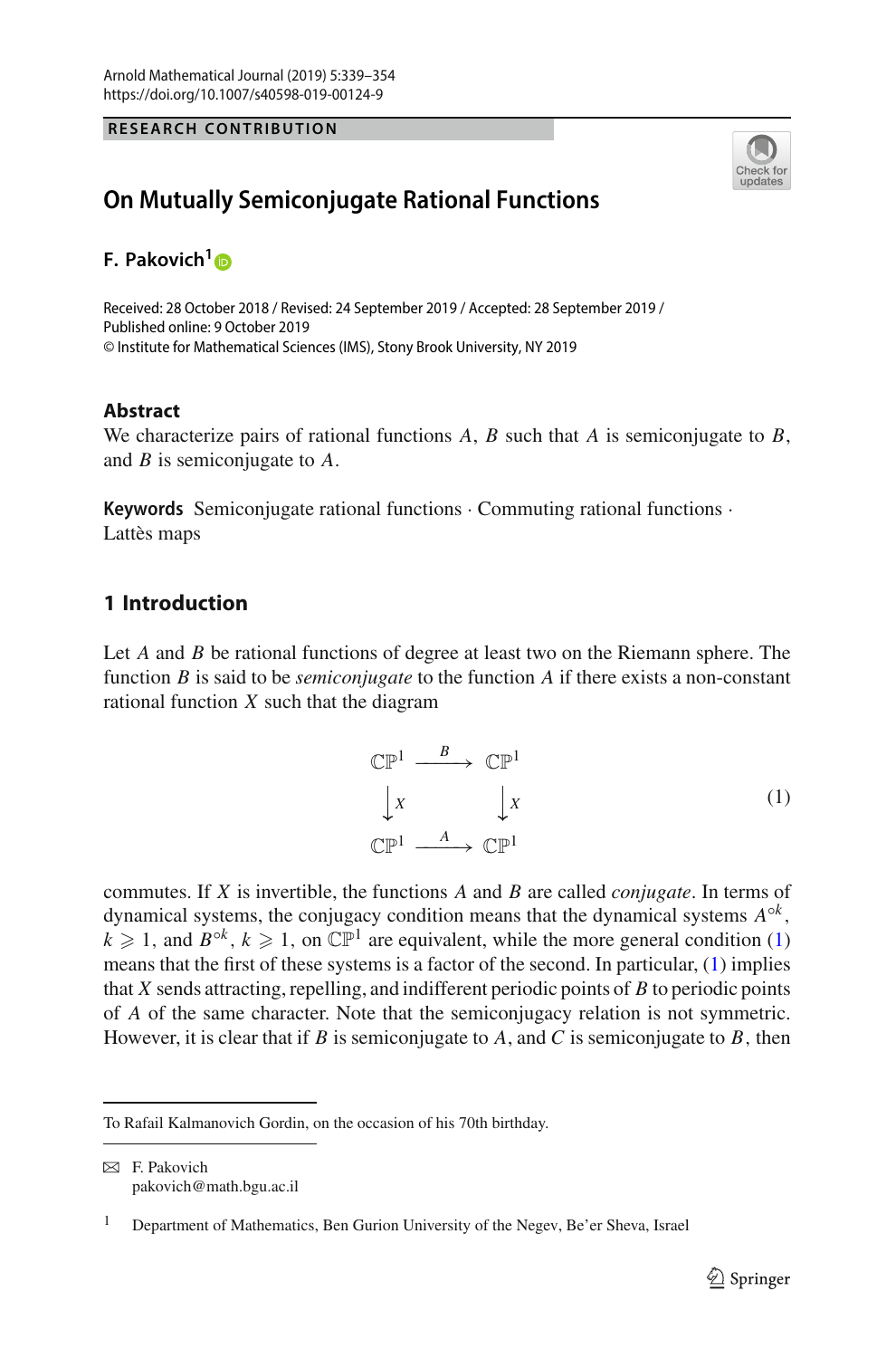*C* is semiconjugate to *A*. Therefore, the semiconjugacy relation is a preorder on the set of rational functions.

Although semiconjugate rational functions appear naturally in complex and arithmetic dynamics (see e.g. the papers Buff and Epstei[n](#page-14-0) [2007](#page-14-0); Eremenk[o](#page-15-0) [2012](#page-15-0); Medvedev and Scanlo[n](#page-15-1) [2014;](#page-15-1) Pakovic[h](#page-15-2) [2017](#page-15-2)), the problem of describing such functions started to be systematically studied only recently in the series of papers (Pakovic[h](#page-15-3) [2016](#page-15-3), [2018,](#page-15-4)  $2019a, b, d$  $2019a, b, d$  $2019a, b, d$  $2019a, b, d$ ). In this paper we address the following related question: under what conditions rational functions *A* and *B* are *mutually* semiconjugate, that is *A* is semiconjugate to *B*, and *B* is semiconjugate to *A* ? Such functions are of interest since they exhibit very similar although not identical dynamics. In fact, the mutual semiconjugacy relation can be considered as a weaker form of the classical conjugacy relation.

Examples of mutually semiconjugate rational functions can be obtained by the following construction. Let *A* be a rational function. For any decomposition  $A = U \circ V$  of *A* into a composition of rational functions, we say that the rational function  $A = V \circ U$  is an *elementary transformation* of *A*. We say that rational functions *A* and *B* are assimplent on during *A* and *B* are assimplent on during *A* and *B* are assimplent on during *A* and *B* and functions *A* and *B* are *equivalent* and write  $A \sim B$  if there exists a chain of elementary transformations between *A* and *B*. Since obviously

$$
\widetilde{A} \circ V = V \circ A, \qquad A \circ U = U \circ \widetilde{A},
$$

elementary transformations are mutually semiconjugate, implying inductively that functions *A* and *B* are mutually semiconjugate whenever  $A \sim B$ . Moreover, the corresponding semiconjugacy map *X* preserves not only the character of periodic points but also their exact periods and multipliers (see Pakovic[h](#page-15-5) [2019a\)](#page-15-5).

Roughly speaking, the main result of this paper states that rational functions *A* and *B* are mutually semiconjugate *only* if *A* ∼ *B*, unless *A* and *B* belong to the class of *Lattès maps*, which is known to be a source of exceptional examples in complex dynamics. A typical example  $A_{n,L}$  of such a map is obtained from the "multiplication" theorem" for the Weierstrass function:

$$
\wp_L(nz)=A_{n,L}\circ\wp_L(z),
$$

where  $\wp_L$  is the Weierstrass function with period lattice *L*, and  $n \geq 2$  is an integer. More precisely, we show that if mutually semiconjugate rational functions *A* and *B* are not equivalent, then they are Lattès maps with orbifold signature (2, 2, 2, 2).

<span id="page-1-0"></span>**Theorem 1.1** *Let A and B be mutually semiconjugate rational functions of degree at least two. Then either A* ∼ *B, or there exist orbifolds*  $\mathcal{O}_1$  *and*  $\mathcal{O}_2$  *with signature*  $(2, 2, 2, 2)$  *on the Riemann sphere such that*  $A : \mathcal{O}_1 \rightarrow \mathcal{O}_1$  *and*  $B : \mathcal{O}_2 \rightarrow \mathcal{O}_2$  *are covering maps between orbifolds.*

Theorem [1.1](#page-1-0) implies that, apart from the very special class of Lattès maps, the equivalence relation induced by the mutual semiconjugacy coincides with the equivalence ∼ defined above. In particular, for a rational function *A* that is not a Lattès map there exist at most finitely many conjugacy classes of rational functions mutually semiconjugate to *A*, since a similar statement is true for equivalence classes of  $\sim$  (see Pakovic[h](#page-15-5) [2019a](#page-15-5)).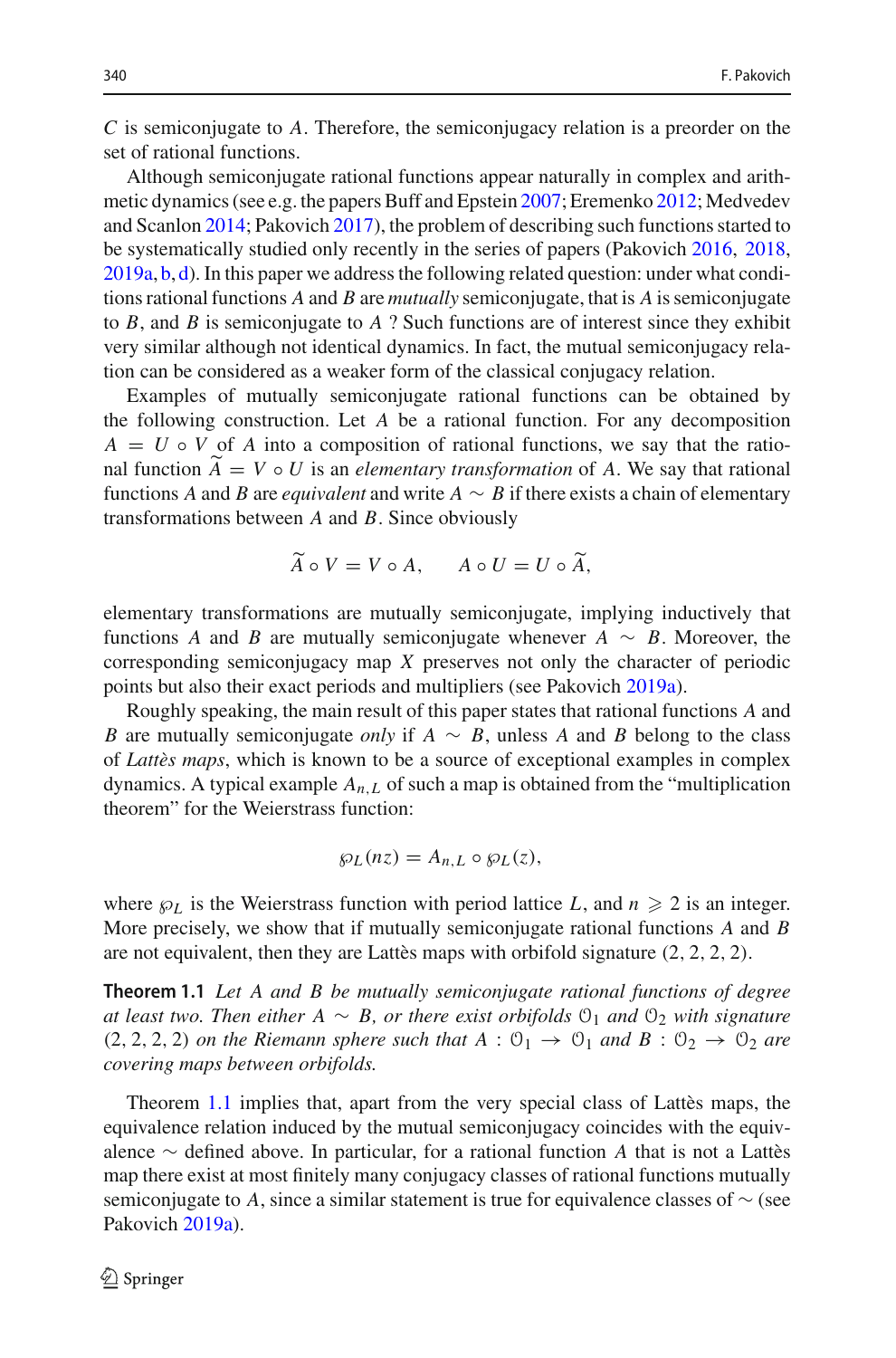The paper is organized as follows. In the second section, we recall some definitions and results concerning Riemann surface orbifolds, Lattès maps, and commuting rational functions. We also prove a result concerning mutually semiconjugate Lattès maps with signatures distinct from  $(2, 2, 2, 2)$ . In the third section, we review results about the equivalence ∼ and semiconjugate rational functions, and prove Theorem [1.1.](#page-1-0) Finally, in the fourth section we consider mutually semiconjugate Lattès maps with orbifold signature  $(2, 2, 2, 2)$ , and construct examples of such maps that are not equivalent.

#### **2 Orbifolds and Commuting Functions**

The problem of describing mutually semiconjugate rational functions is closely related to the problem of describing *commuting* rational functions. Indeed, if *A* and *B* are mutually semiconjugate rational functions, then there exist rational functions *X* and *Y* such that the diagram

<span id="page-2-1"></span>

commutes, implying that the rational function  $X \circ Y$  commutes with *A*. Similarly, the rational function  $Y \circ X$  commutes with *B*. Commuting rational functions were investigated already by Juli[a](#page-15-8) [\(1922\)](#page-15-8), Fato[u](#page-15-9) [\(1923\)](#page-15-9), and Rit[t](#page-15-10) [\(1923\)](#page-15-10). The most complete result, obtained by Ritt, states roughly speaking that commuting rational functions *having no iterate in common* reduce either to powers, or to Chebyshev polynomials, or to Lattès maps. A proof of the Ritt theorem based on modern dynamical methods was given by Eremenk[o](#page-15-11) [\(1989](#page-15-11)). Commuting rational functions that *do* have a common iterate were studied in Pakovic[h](#page-15-12) [\(2019c](#page-15-12)).

In this paper, we will use the Ritt theorem in its modern formulation, given in Eremenk[o](#page-15-11) [\(1989\)](#page-15-11). This formulation uses the notion of *orbifold*. Recall that a Riemann surface orbifold is a pair  $\mathcal{O} = (R, \nu)$  consisting of a Riemann surface R together with a ramification function  $v : R \to \mathbb{N} \cup \{\infty\}$  which takes the value  $v(z) = 1$  except at isolated points. For an orbifold  $\mathcal{O} = (R, v)$ , the *Euler characteristic* of  $\mathcal{O}$  is the number

<span id="page-2-0"></span>
$$
\chi(\mathcal{O}) = \chi(R) + \sum_{z \in R} \left( \frac{1}{\nu(z)} - 1 \right),\tag{3}
$$

the set of *singular points* of O is the set

$$
c(0) = \{z_1, z_2, \ldots, z_s, \ldots\} = \{z \in R \mid \nu(z) > 1\},\
$$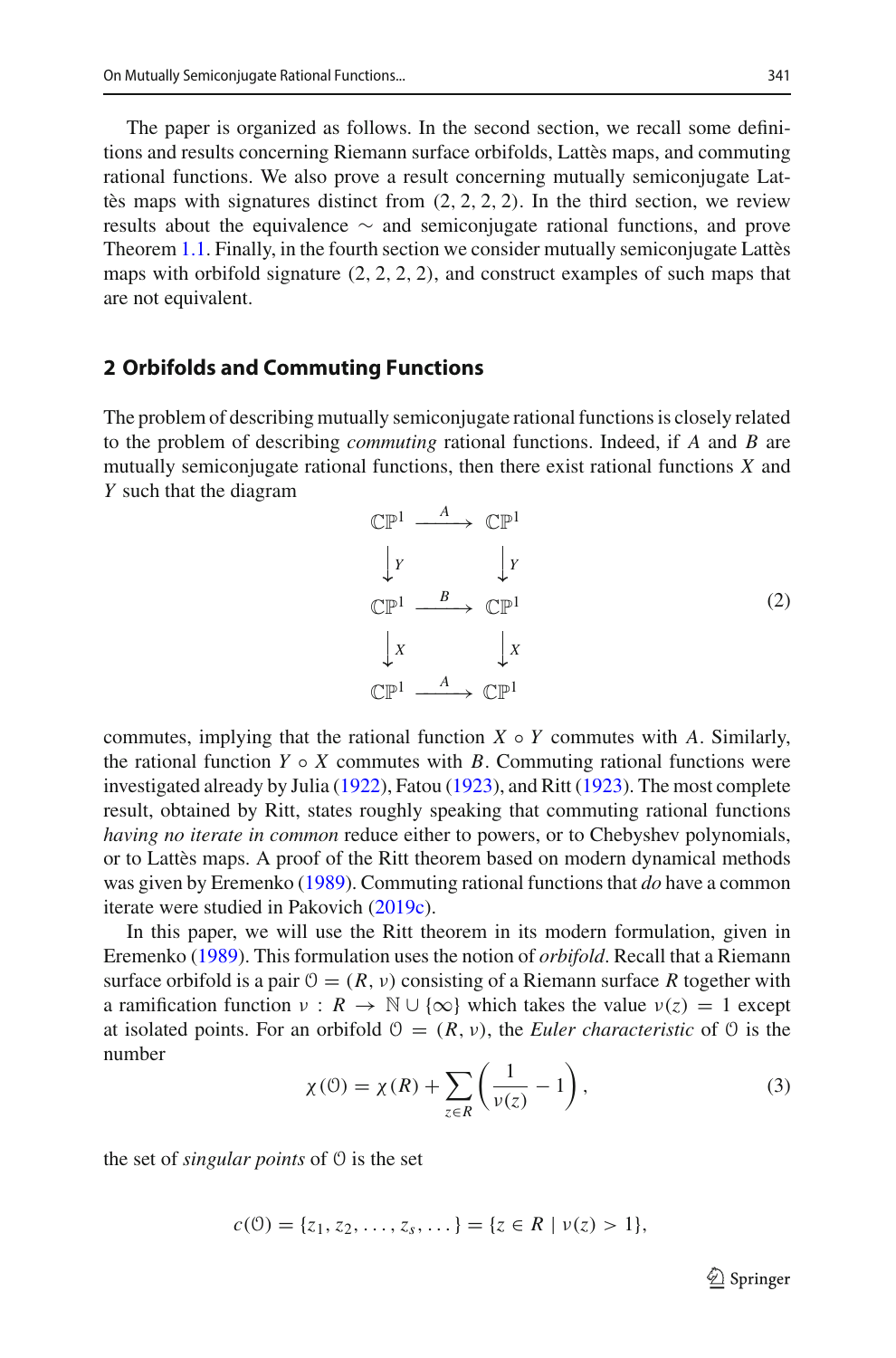and the *signature* of O is the set

$$
v(0) = \{v(z_1), v(z_2), \ldots, v(z_s), \ldots\}.
$$

This definition of orbifold (see e. g. Douady and Hubbar[d](#page-14-1) [1993](#page-14-1); Eremenk[o](#page-15-11) [1989\)](#page-15-11) differs slightly from the definition given in Milno[r](#page-15-13) [\(2006b\)](#page-15-13), say, where it is assumed that ν takes only *finite* values. To pass from the first definition to the second it is necessary to change the surface R in the definition of  $\theta$  removing all points *z* where  $v(z) = \infty$ . The same remark concerns other related definitions given below. Note that since removing a point from a surface *R* reduces the Euler characteristic  $\chi(R)$  by one, this passage does not change the Euler characteristic  $\chi$  (0) defined by [\(3\)](#page-2-0).

If  $R_1$ ,  $R_2$  are Riemann surfaces provided with ramification functions  $v_1$ ,  $v_2$ , then a holomorphic branched covering map

$$
f: R_1 \setminus \{z : \nu_1(z) = \infty\} \to R_2 \setminus \{z : \nu_1(z) = \infty\}
$$

is called *a covering map*  $f : \mathcal{O}_1 \to \mathcal{O}_2$  between orbifolds  $\mathcal{O}_1 = (R_1, \nu_1)$  and  $\mathcal{O}_2 = (R_2, \nu_2)$  if for any  $z \in R_1$  the equality

<span id="page-3-1"></span>
$$
\nu_2(f(z)) = \nu_1(z) \deg_z f \tag{4}
$$

holds. It follows from the chain rule that if  $f: \mathcal{O}_1 \to \mathcal{O}_2$  and  $g: \mathcal{O}_2 \to \mathcal{O}_3$  are covering maps between orbifolds, then  $g \circ f : \mathcal{O}_1 \to \mathcal{O}_3$  is also a covering map. If  $f: \mathcal{O}_1 \to \mathcal{O}_2$  is a covering map of finite degree between orbifolds with compact  $R_1$ and *R*2, then the Riemann-Hurwitz formula implies that

<span id="page-3-2"></span>
$$
\chi(\mathcal{O}_1) = \chi(\mathcal{O}_2) \deg f. \tag{5}
$$

*A universal covering* of an orbifold O is a covering map between orbifolds  $\theta_{\mathcal{O}}$ :  $\mathcal{O} \to \mathcal{O}$  such that *R* is simply connected and  $\tilde{v}(z) \equiv 1$ . If  $\theta_{\mathcal{O}}$  is such a map, then there exists a group  $\Gamma_{\mathcal{O}}$  of conformal automorphisms of  $\tilde{R}$  such that the equality then there exists a group  $\Gamma_{\mathcal{O}}$  of conformal automorphisms of *R* such that the equality  $\alpha$  (c)  $\alpha$  (c) holds for  $z = \overline{\alpha}$  if and only if  $z = \alpha(z)$  for some  $z \in \Gamma$ .  $\theta_{\mathcal{O}}(z_1) = \theta_{\mathcal{O}}(z_2)$  holds for  $z_1, z_2 \in R$  if and only if  $z_1 = \sigma(z_2)$  for some  $\sigma \in \Gamma_{\mathcal{O}}$ . A universal covering exists and is unique up to a conformal isomorphism of *R* , unless <sup>O</sup> is the Riemann sphere with one ramified point or with two ramified points  $z_1$ ,  $z_2$  such that  $v(z_1) \neq v(z_2)$ . Furthermore,  $\widetilde{R} = \mathbb{D}$  if and only if  $\chi(0) < 0$ ,  $\widetilde{R} = \mathbb{C}$  if and only if if  $\chi$ (0) = 0, and  $\widetilde{R} = \mathbb{CP}^1$  if and only if  $\chi$ (0) > 0. Any covering map  $f : 0_1 \to 0_2$ between orbifolds lifts to an isomorphism  $\varphi: R_1 \to R_2$  which makes the diagram

<span id="page-3-0"></span>
$$
\widetilde{R}_1 \xrightarrow{\varphi} \widetilde{R}_2
$$
\n
$$
\downarrow^{\theta_{\mathcal{O}_1}} \qquad \downarrow^{\theta_{\mathcal{O}_2}} \qquad (6)
$$
\n
$$
\mathcal{O}_1 \xrightarrow{f} \mathcal{O}_2
$$

commutative, and maps points that are in the same orbit of  $\Gamma_{\mathcal{O}_1}$  to points that are in the same orbit of  $\Gamma_{\mathcal{O}_2}$ . The isomorphism  $\varphi$  is defined up to a transformation  $\varphi \to g \circ \varphi$ ,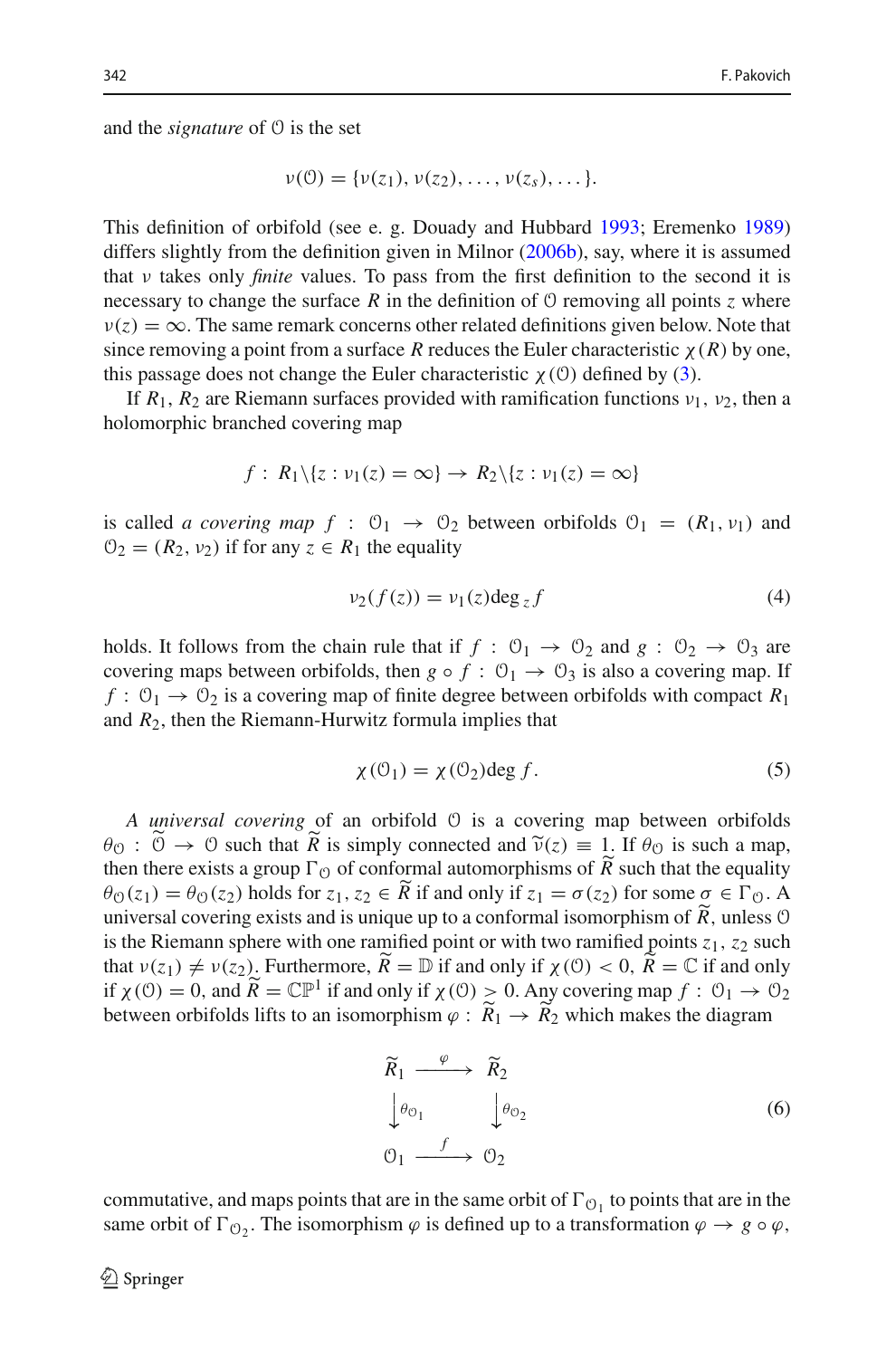where  $g \in \Gamma_{\Omega_2}$ . In the other direction, for any isomorphism  $\varphi$  which maps any orbit of  $\Gamma_{\mathcal{O}_1}$  to an orbit of  $\Gamma_{\mathcal{O}_2}$  there exists a uniquely defined covering map between orbifolds  $f: \mathcal{O}_1 \to \mathcal{O}_2$  such that diagram [\(6\)](#page-3-0) commutes (see Milno[r](#page-15-13) [2006b](#page-15-13), Appendix E, and Pakovic[h](#page-15-3) [2016,](#page-15-3) Section 3).

Commuting rational functions having no iterate in common can be described in terms of orbifolds  $\mathcal{O} = (\mathbb{CP}^1, \nu)$  with  $\chi(\mathcal{O}) = 0$ . The signature of such an orbifold has one of the following forms

<span id="page-4-1"></span>
$$
(\infty, \infty), (2, 2, \infty), (2, 2, 2, 2), (3, 3, 3), (2, 4, 4), (2, 3, 6).
$$
 (7)

Correspondingly, the group  $\Gamma_{\mathcal{O}}$  is conjugate in  $Aut(\mathbb{C})$  to

<span id="page-4-0"></span>
$$
z \rightarrow z + im, m \in \mathbb{Z};
$$
  
\n
$$
z \rightarrow \pm z + m, m \in \mathbb{Z};
$$
  
\n
$$
z \rightarrow \pm z + m + n\tau, m, n \in \mathbb{Z};
$$
  
\n
$$
z \rightarrow \omega^{2k} z + m + n\omega, m, n \in \mathbb{Z}, 0 \le k \le 2;
$$
  
\n
$$
z \rightarrow i^{k} z + m + ni, m, n \in \mathbb{Z}, 0 \le k \le 3;
$$
  
\n
$$
z \rightarrow \omega^{k} z + m + n\omega, m, n \in \mathbb{Z}, 0 \le k \le 5,
$$
  
\n(8)

where  $\tau$  is a complex number with  $\mathfrak{F}(\tau) > 0$ , and  $\omega = e^{\pi i/3}$ . Finally, the universal covering of O with  $\Gamma_{\mathcal{O}}$  from the list [\(8\)](#page-4-0), up to the transformation  $\theta_{\mathcal{O}} \to \mu \circ \theta_{\mathcal{O}}$ , where  $\mu \in Aut(\mathbb{CP}^1)$ , is

$$
exp(2\pi z)
$$
,  $cos(2\pi z)$ ,  $\wp(z, 1, \tau)$ ,  $\wp'(z, 1, \omega)$ ,  $\wp^2(z, 1, i)$ ,  $\wp'^2(z, 1, \omega)$ ,

where  $\wp = \wp(z, \omega_1, \omega_2)$  denotes the Weierstrass functions with periods  $\omega_1$ ,  $\omega_2$  (see Douady and Hubbar[d](#page-14-1) [1993;](#page-14-1) Milno[r](#page-15-14) [2006a\)](#page-15-14).

In terms of orbifolds, the Ritt theorem can be formulated as follows (Eremenk[o](#page-15-11) [1989\)](#page-15-11).

**Theorem 2.1** *Let A and C be commuting rational functions of degree at least two having no iterate in common. Then there exists an orbifold*  $\mathcal{O} = (\mathbb{CP}^1, v)$  *with*  $\chi$ (0) = 0 *such that A* : 0  $\rightarrow$  0 *and C* : 0  $\rightarrow$  0 *are covering maps between orbifolds. orbifolds.* 

If  $\mathcal{O} = (\mathbb{CP}^1, v)$  is an orbifold with  $\chi(\mathcal{O}) = 0$ , and f is a rational function such that  $f : \mathcal{O} \to \mathcal{O}$  is a covering map between orbifolds, then  $\widetilde{R} = \mathbb{C}$ , and *f* lifts to an affine map  $\varphi = az + b$ ,  $a, b \in \mathbb{C}$ , which makes the diagram

<span id="page-4-2"></span>
$$
\begin{array}{ccc}\n\mathbb{C} & \xrightarrow{\varphi = az+b} & \mathbb{C} \\
\downarrow \theta_0 & & \downarrow \theta_0 \\
\mathbb{O} & \xrightarrow{f} & \mathbb{O},\n\end{array} \tag{9}
$$

 $\mathcal{D}$  Springer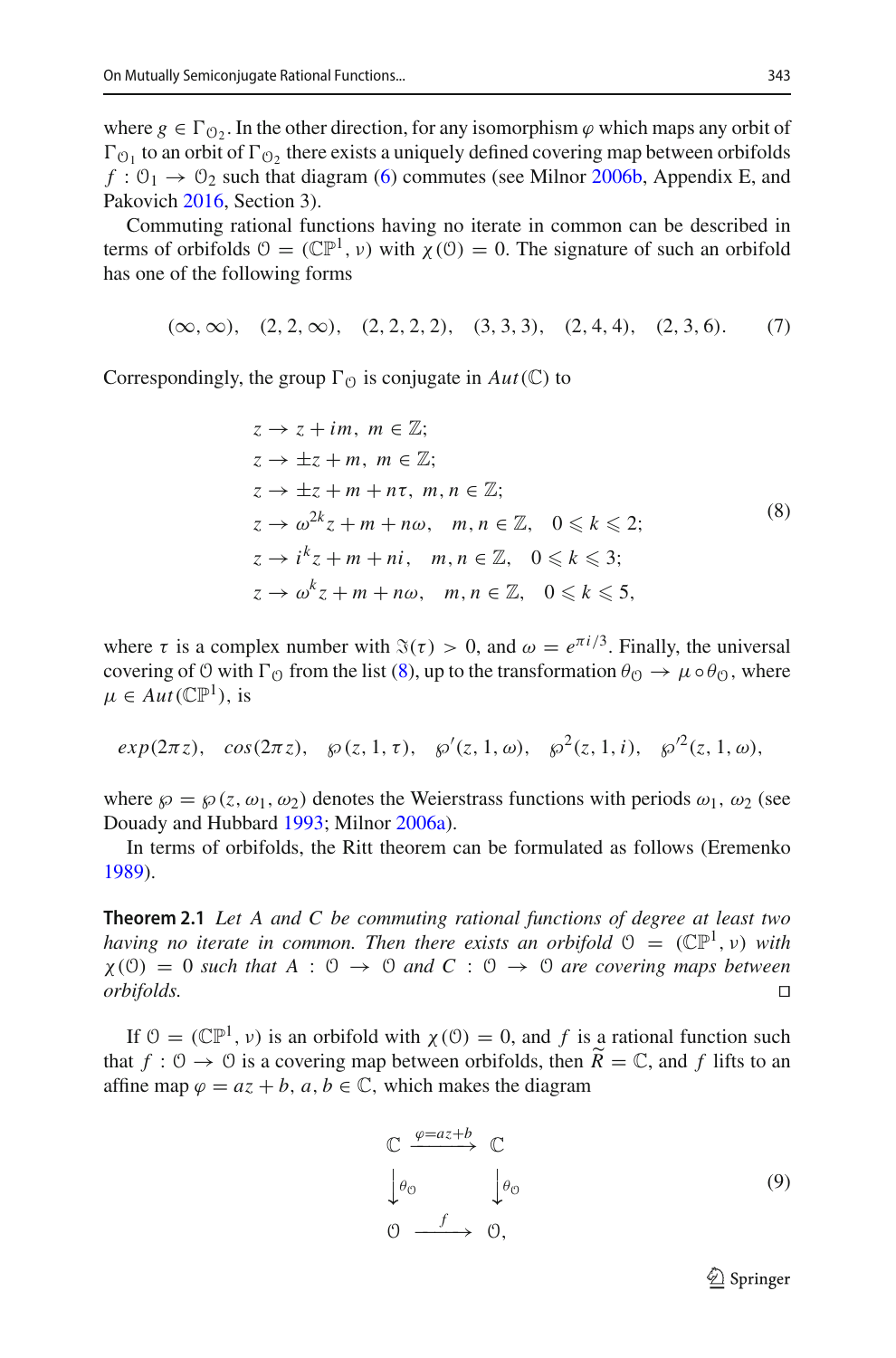commutative. Thus, on one hand, the Ritt theorem reduces describing pairs of commuting rational functions *A* and *C* having no iterate in common to describing pairs of affine maps  $\varphi$  and  $\psi$  that map any orbit of some group  $\Gamma$  from list [\(8\)](#page-4-0) to another orbit and satisfy the equality

$$
\varphi \circ \psi = g \circ \psi \circ \varphi
$$

for some  $g \in \Gamma$ . On the other hand, the Ritt theorem imposes restrictions on possible ramifications of *A* and *C* resulting from the definition of covering map [\(4\)](#page-3-1) and list [\(7\)](#page-4-1). Note that if  $\mathcal{O} = (\mathbb{CP}^1, v)$  is an orbifold and  $f : \mathcal{O} \to \mathcal{O}$  is a covering map of degree at least two, then [\(5\)](#page-3-2) implies that  $\chi$  (0) = 0. In particular, the condition  $\chi$  (0) = 0 in the formulation of the Ritt theorem is actually redundant.

If  $v(0) = (\infty, \infty)$ , then any rational function f of degree at least two such that *f* :  $0 \rightarrow 0$  is a covering map between orbifolds is conjugate to  $z^{\pm n}$ ,  $n \ge 2$ , while if  $v(0) = (2, 2, \infty)$ , then any such function is conjugate to  $\pm T_n$ ,  $n \ge 2$ . Rational functions *f* of degree at least two such that  $f : \mathcal{O} \to \mathcal{O}$  is a covering map for an orbifold  $\theta$  whose signature is  $(3, 3, 3)$ ,  $(2, 4, 4)$ ,  $(2, 3, 6)$ , or  $(2, 2, 2, 2)$  are called *Lattès maps*. Such rational functions possess a number of remarkable features (see Milno[r](#page-15-14) [2006a](#page-15-14); Pakovic[h](#page-15-6) [2019b\)](#page-15-6).

In this paper all considered orbifolds (except for universal coverings) will be defined on  $\mathbb{CP}^1$ , and we simply will write  $\mathcal O$  instead of  $\mathcal O = (\mathbb{CP}^1, \nu)$ . The following statement describes compositional properties of rational functions *C* that are self-covering maps  $C: \mathcal{O} \rightarrow \mathcal{O}$  $C: \mathcal{O} \rightarrow \mathcal{O}$  $C: \mathcal{O} \rightarrow \mathcal{O}$  (cf. Pakovich [2019b,](#page-15-6) Theorem 4.1).

<span id="page-5-1"></span>**Lemma 2.1** *Let*  $\heartsuit$  *be an orbifold and*  $C$  *a rational function such that*  $C : \heartsuit \rightarrow \heartsuit$ *is a covering map between orbifolds. Assume that*  $C = X \circ Y$  *is a decomposition of C into a composition of rational functions. Then there exists an orbifold* O∗ *with*  $\nu(\mathbb{O}^*) = \nu(\mathbb{O})$  *such that*  $Y : \mathbb{O} \to \mathbb{O}^*$  *and*  $X : \mathbb{O}^* \to \mathbb{O}$  *are covering maps between orbifolds.*

#### *Proof* Since

<span id="page-5-0"></span>
$$
\nu((X \circ Y)(z)) = \nu(z) \deg_z(X \circ Y) = \nu(z) \deg_z Y \deg_{Y(z)} X \tag{10}
$$

and the value  $(X \circ Y)(z)$  depends only on the value  $Y(z)$ , defining for  $z \in \mathbb{CP}^1$  the value  $v^*(z)$  by the formula

$$
\nu^*(z) = \nu(z') \deg_{z'} Y,
$$

where  $z'$  is any point such that  $Y(z') = z$ , we obtain a well-defined orbifold  $\mathcal{O}^*$  such that  $Y: \mathcal{O} \to \mathcal{O}^*$  and  $X: \mathcal{O}^* \to \mathcal{O}$  are covering maps. Moreover, applying formula [\(5\)](#page-3-2) to any of these maps we see that  $\chi$ (0<sup>\*</sup>) = 0. Finally, it is not hard to prove that  $\nu(\mathcal{O}^*) = \nu(\mathcal{O})$ . Indeed, if  $\nu(\mathcal{O}) = (\infty, \infty)$ , then [\(10\)](#page-5-0) implies easily that  $\mathcal{O}^*$  has exactly two points with ramification  $\infty$ . Therefore, since  $0^*$  belongs to list [\(7\)](#page-4-1), the equality  $v(0^*) = (\infty, \infty)$  holds. Similarly, we obtain that if  $v(0) = (2, 2, \infty)$ , then  $\nu(\mathcal{O}^*) = (2, 2, \infty)$ . Assume now that  $\nu(\mathcal{O}) = (2, 3, 6)$ . Since  $X : \mathcal{O}^* \to \mathcal{O}$  is a covering map, it follows from [\(4\)](#page-3-1) that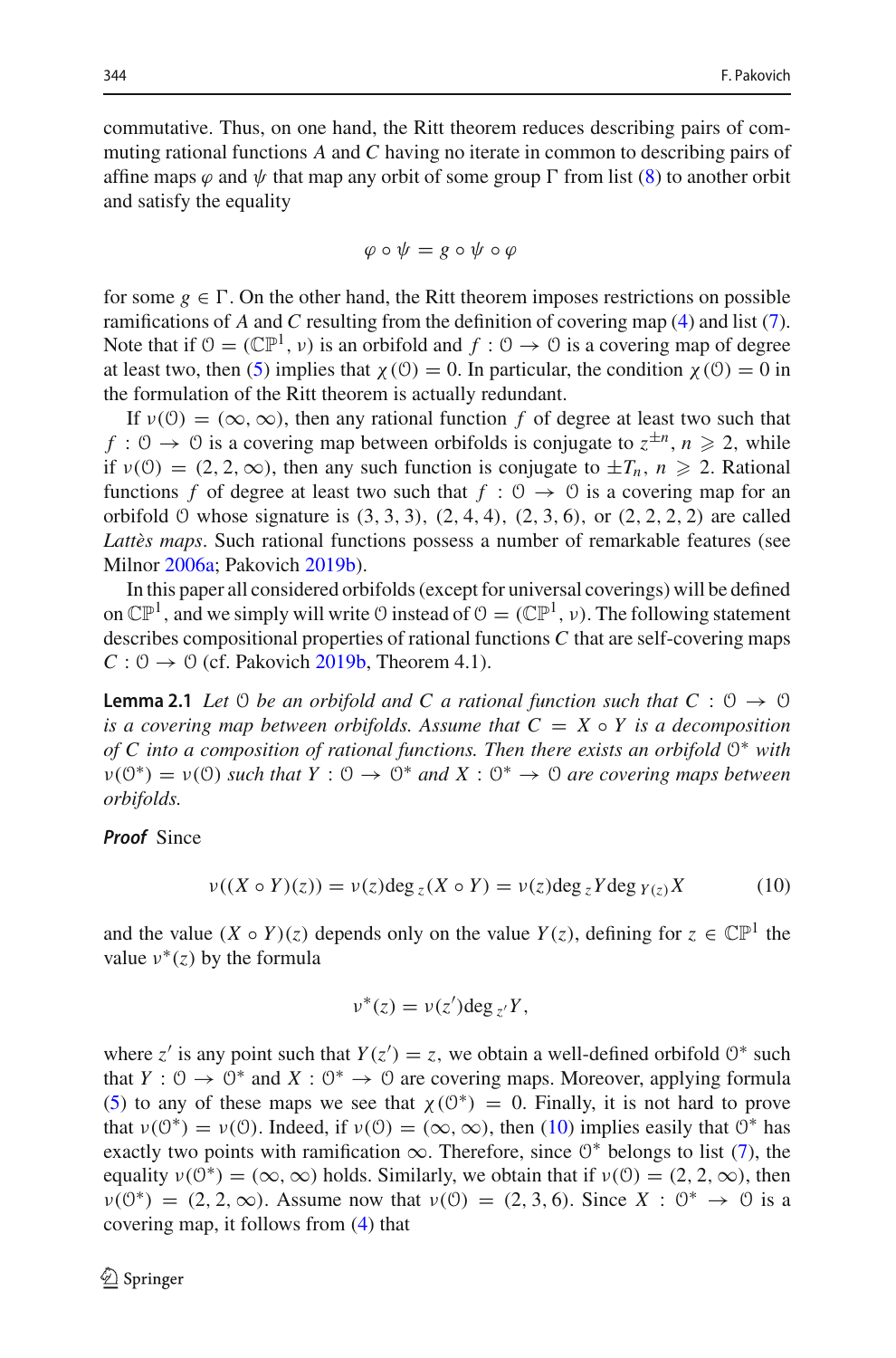$$
\nu^*(z) \mid \nu(X(z)), \quad z \in \mathbb{CP}^1,
$$

implying that either  $v(0^*) = (2, 3, 6)$ , or  $v(0^*) = (3, 3, 3)$ , or  $v(0^*) = (2, 2, 2, 2)$ . However, in the last two cases  $Y: \mathbb{O} \to \mathbb{O}^*$  cannot be a covering map, since

$$
\nu(z) \mid \nu^*(Y(z)), \quad z \in \mathbb{CP}^1.
$$

The rest of the cases are considered similarly.  $\Box$ 

Let us list several properties of Lattès maps used in the following. First, if *f* is a Lattès map, then an orbifold  $\varnothing$  such that  $f : \varnothing \to \varnothing$  is a covering map, is defined in a unique way by dynamical properties of *f* (see Milno[r](#page-15-14) [2006a](#page-15-14) and also Pakovic[h](#page-15-6) [2019b,](#page-15-6) Theorem 6.1). We will use the notation  $O_f$  for this orbifold and the notation  $l = l(f)$ for the least common multiple of numbers in the signature of  $\mathcal{O}_f$ . Secondly, although the functions  $\theta_{\Omega}$  and  $\varphi$  in diagram [\(9\)](#page-4-2) are not defined in a unique way by f, the number  $a^l$  depends on f only, and the numbers a and deg f are related by the equality

<span id="page-6-3"></span>
$$
\deg f = |a|^2 \tag{11}
$$

(see Milno[r](#page-15-14) [2006a,](#page-15-14) Lemma 5.1). Thirdly, if *f* satisfies [\(9\)](#page-4-2) and  $z \in \mathbb{CP}^1$  is a fixed point of  $f$ , then the multiplier of  $f$  at  $z$  is given by the formula

<span id="page-6-0"></span>
$$
\mu = (\omega a)^{\nu(z)},\tag{12}
$$

whe[r](#page-15-14)e  $\omega$  is some *l*th root of unity, and  $\nu$  is the ramification function for  $\mathcal{O}_f$  (see Milnor [2006a](#page-15-14), Corollary 3.9).

Finally, we need the following rigidity property of Lattès maps which states, roughly speaking, that if  $l \geq 3$ , then for fixed  $a^l$  there exist at most two conjugacy classes of rational functions *f* which make diagram [\(9\)](#page-4-2) commutative, and these classes can be distinguished by their dynamical properties (see Milno[r](#page-15-14) [2006a,](#page-15-14) Theorem 5.2).

<span id="page-6-1"></span>**Theorem 2.2** Let f be a Lattès map with  $l = l(f) \geqslant 3$ . Then the conjugacy class of *f is completely determined by the numbers l and a<sup>l</sup> together with the information as to whether f does or does not have a fixed point of multiplier*  $\mu = a^l$ . . 

Note that in view of formula [\(12\)](#page-6-0) the property of *f* to have a fixed point of multiplier  $\mu = a^l$  is equivalent to the following property:

 $(\star)$  *there exists a fixed point z of f with*  $v(z) = l$ .

<span id="page-6-2"></span>Theorem [2.2](#page-6-1) results in the following statement.

**Theorem 2.3** *Let A and B be mutually semiconjugate rational functions of degree at least two, and X, Y rational functions such that diagram* [\(2\)](#page-2-1) *commutes. Assume that there exists an orbifold*  $\Theta$  *with signature distinct from* (2, 2, 2, 2) *such that*  $A : \Theta \to \Theta$ *and*  $X \circ Y : \mathcal{O} \to \mathcal{O}$  *are covering maps between orbifolds. Then B is conjugate to A.* 

*Proof* By Lemma [2.1,](#page-5-1) there exists an orbifold  $0^*$  with  $v(0^*) = v(0)$  such that *Y* :  $\vartheta \to \vartheta^*$  and *X* :  $\vartheta^* \to \vartheta$  are covering maps between orbifolds. Furthermore, since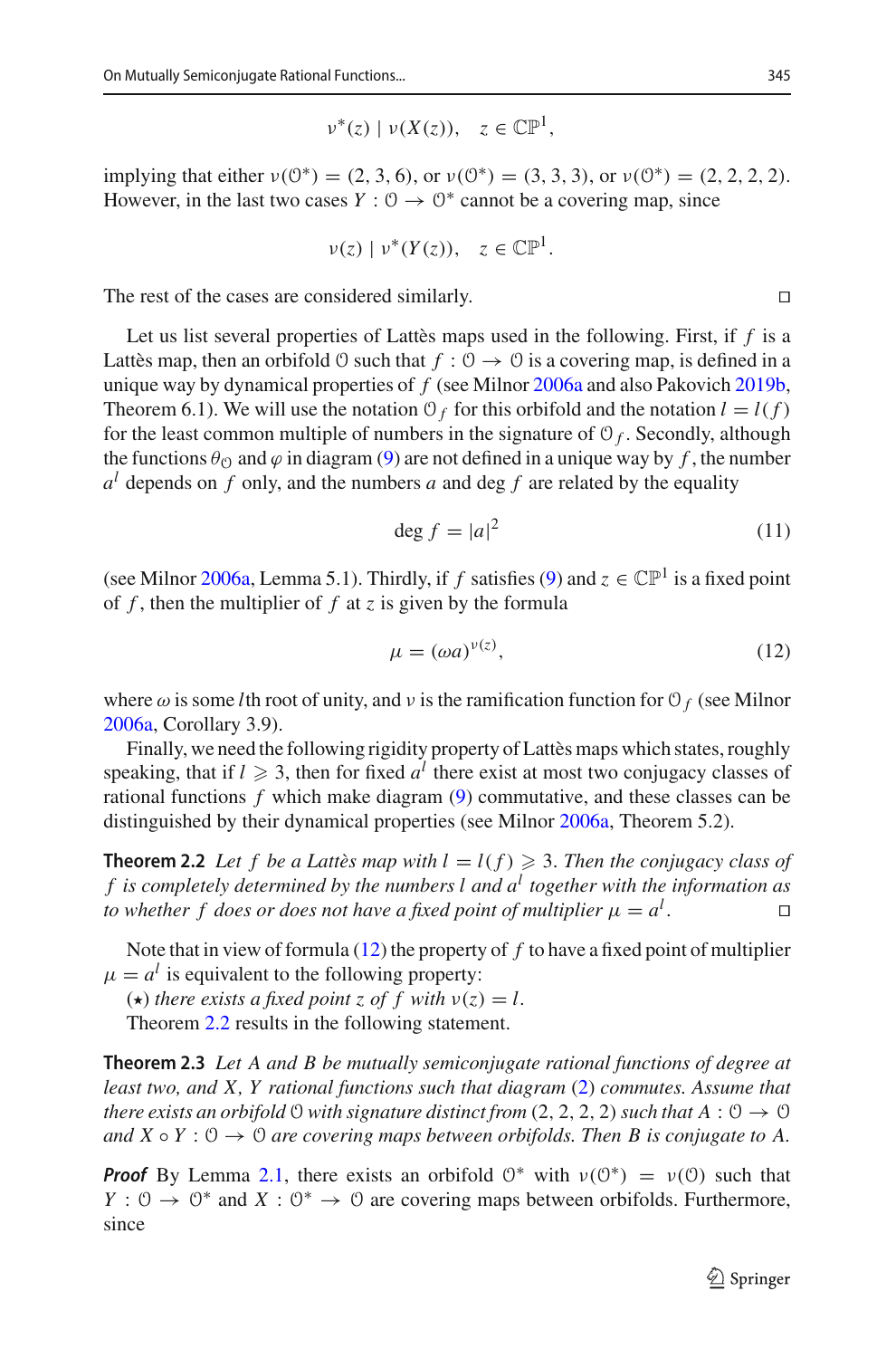$$
\nu(0^*) = \nu(0) \neq (2, 2, 2, 2),
$$

changing in diagram [\(2\)](#page-2-1) the function *Y* to the function  $\mu \circ Y$ , the function *X* to the function  $X \circ \mu^{-1}$ , and the function *B* to the function  $\mu^{-1} \circ B \circ \mu$  for convenient  $\mu \in Aut(\mathbb{CP}^1)$ , we may assume that  $\mathcal{O}^* = \mathcal{O}$ .

If  $v(0) = (\infty, \infty)$ , then without loss of generality we may assume that

$$
v(0)=\infty, \quad v(\infty)=\infty,
$$

implying that

$$
A = az^n, \quad Y = bz^m,
$$

where  $a, b \in \mathbb{C}$  and  $n, m \in \mathbb{Z}$ . It follows now from the equality  $B \circ Y = Y \circ A$  that  $B = a^m b^{1-n} z^n$ . Thus, in this case *A* and *B* are conjugate.

Similarly, if  $v(0) = (2, 2, \infty)$  and

$$
v(1) = 2, v(-1) = 2, v(\infty) = \infty,
$$

then

$$
A = \pm T_n, \quad Y = \pm T_{m_1},
$$

implying that  $B = \pm T_n$ . However, in this case a further investigation is needed, since the functions  $T_n$  and  $-T_n$  are conjugate for even *n*, but not conjugate for odd. To finish the proof, we observe that the equality

<span id="page-7-0"></span>
$$
-T_n \circ \pm T_m = \pm T_m \circ T_n \tag{13}
$$

for odd *n* is impossible. Thus, if  $A = T_n$ , then  $B = T_n$ . In turn, this implies that if  $A = -T_n$ , then  $B = -T_n$ , for otherwise the lower square in [\(2\)](#page-2-1) would provide a solution of  $(13)$ .

Finally, assume that  $v(0)$  is  $(2, 4, 4)$ ,  $(3, 3, 3)$ , or  $(2, 3, 6)$ . Let us complete diagram [\(2\)](#page-2-1) to the diagram

<span id="page-7-1"></span>
$$
\begin{array}{ccc}\n\mathbb{C} & \xrightarrow{\varphi = az+b} & \mathbb{C} \\
\downarrow \theta_0 & & \downarrow \theta_0 \\
\mathbb{C}\mathbb{P}^1 & \xrightarrow{A} & \mathbb{C}\mathbb{P}^1 \\
\downarrow Y & & \downarrow Y \\
\mathbb{C}\mathbb{P}^1 & \xrightarrow{B} & \mathbb{C}\mathbb{P}^1 \\
\downarrow X & & \downarrow X \\
\mathbb{C}\mathbb{P}^1 & \xrightarrow{A} & \mathbb{C}\mathbb{P}^1.\n\end{array} \tag{14}
$$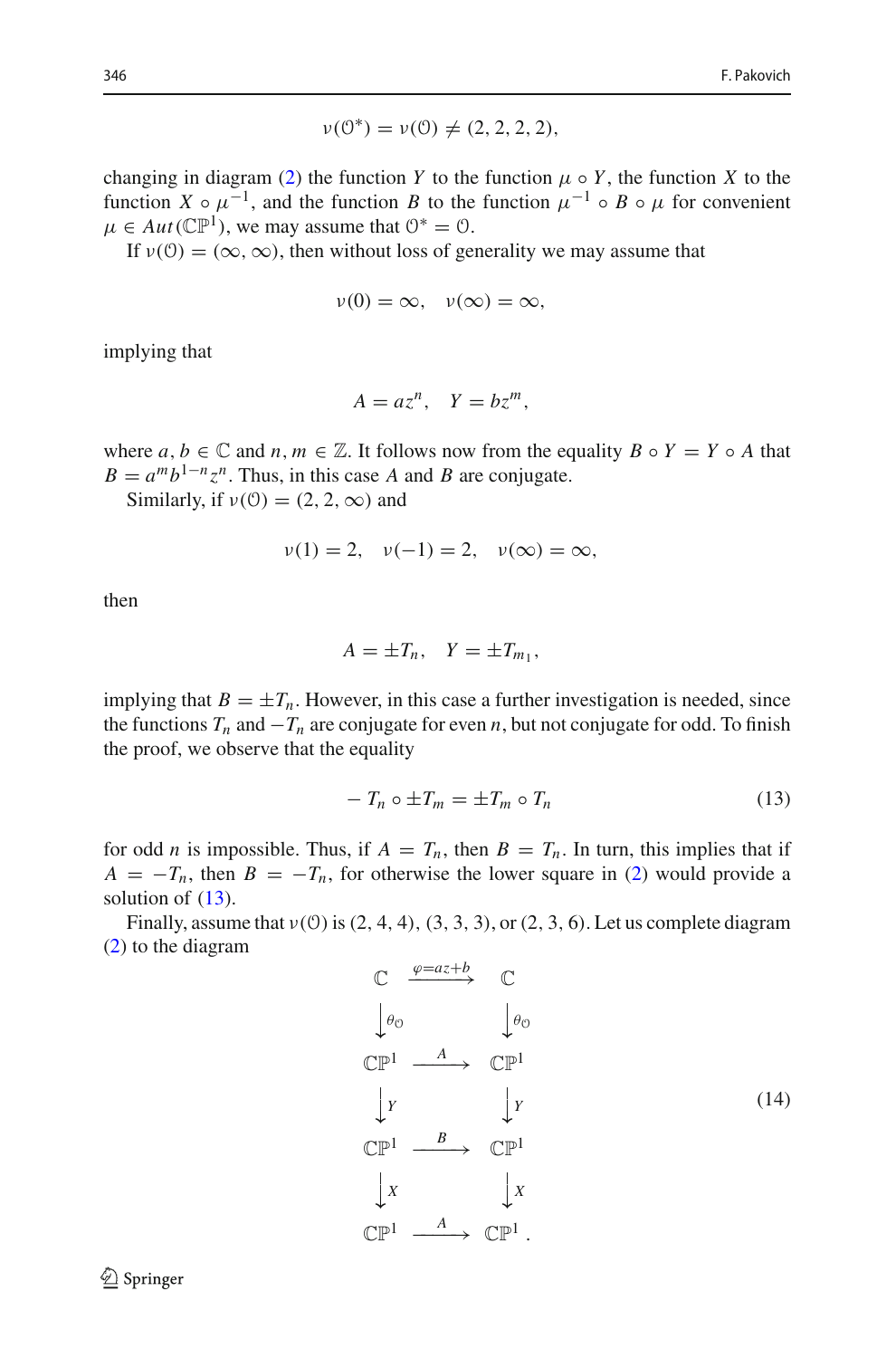Since  $\theta_{\mathcal{O}} : \mathbb{C} \to \mathbb{O}$  and  $Y : \mathbb{O} \to \mathbb{O}$  are covering maps, their composition  $Y \circ \theta_{\mathcal{O}} : \mathbb{C} \to \mathbb{O}$  is also a covering map (here  $\mathbb C$  stands for the orbifold  $(\mathbb C, \nu)$ ) with  $\nu \equiv 1$ ). Thus,  $Y \circ \theta_{\mathcal{O}}$  along with  $\theta_{\mathcal{O}}$  is a universal covering of  $\mathcal{O}$ , implying by the chain rule that  $B: \mathcal{O} \to \mathcal{O}$  is a covering map. Moreover, [\(14\)](#page-7-1) implies that A and *B* have the same invariant *a<sup>l</sup>* . Therefore, by Theorem [2.2,](#page-6-1) it is enough to show that property  $(\star)$  holds for *A* if and only if it holds for *B*.

Consider the semiconjugacy in the upper square in [\(2\)](#page-2-1). Clearly, *Y* maps fixed points of *A* to fixed points of *B*. Therefore, since the equality

$$
\nu(Y(z)) = \nu(z) \deg_z Y
$$

implies that  $v(Y(z)) = l$  whenever  $v(z) = l$ , if property ( $\star$ ) holds for *A*, then it holds for *B*. Moreover, arguing as in the case  $v(0) = (2, 2, \infty)$ , we conclude that if the property ( $\star$ ) does not hold for *A*, then it does not hold for *B*. property  $\left(\star\right)$  does not hold for *A*, then it does not hold for *B*.

#### **3 Equivalence and Semiconjugacy**

Let *A* be a rational function. We recall that for any decomposition  $A = U \circ V$  of *A* into a composition of rational functions the rational function  $A = V \circ U$  is called an *algoritation* transformation of A and principal functions A and *P* are solled assimilated *elementary transformation* of *A*, and rational functions *A* and *B* are called *equivalent* if there exists a chain of elementary transformations between *A* and *B*. Since for any Möbius transformation  $\mu$  the equality

$$
A = (A \circ \mu) \circ \mu^{-1}
$$

holds, each equivalence class[*A*] is a union of conjugacy classes. Thus, like the mutual semiconjugacy relation, the relation  $\sim$  is a weaker form of the classical conjugacy relation. Moreover, equivalent rational functions have similar dynamic characteristics. To make the last statement precise, we recall that the *multiplier spectrum* of a rational function *A* of degree *d* is a function which assigns to each  $s \geq 1$  the unordered list of multipliers at all  $d<sup>s</sup> + 1$  fixed points of  $A<sup>°s</sup>$  taken with appropriate multiplicity. Two rational functions are called *isospectral* if they have the same multiplier spectrum. In this notation, the following statement is true (see Pakovic[h](#page-15-5) [2019a,](#page-15-5) Corollary 2.1).

<span id="page-8-0"></span>**Lemma 3.1** *Let A and B be rational functions such that A* ∼ *B. Then A and B are isospectral.* 

<span id="page-8-1"></span>Lemma [3.1](#page-8-0) has two implications. On one hand, it permits to conclude that two functions are *not* equivalent if they have different multiplier spectrum. On the other hand, by the fundamental result of McMulle[n](#page-15-15) [\(1987\)](#page-15-15), the conjugacy class of any rational function *A* that is not *a flexible Lattès map* (see e.g. Milno[r](#page-15-14) [2006a](#page-15-14) or Silverma[n](#page-15-16) [2007](#page-15-16) for the definition) is defined up to finitely many choices by its multiplier spectrum. Thus, Lemma [3.1](#page-8-0) implies that for any function *A* that is not a flexible Lattès map the number of conjugacy classes in the equivalence class [*A*] is finite. More precisely, the following statement holds (see Pakovic[h](#page-15-5) [2019a,](#page-15-5) Theorem 1.1).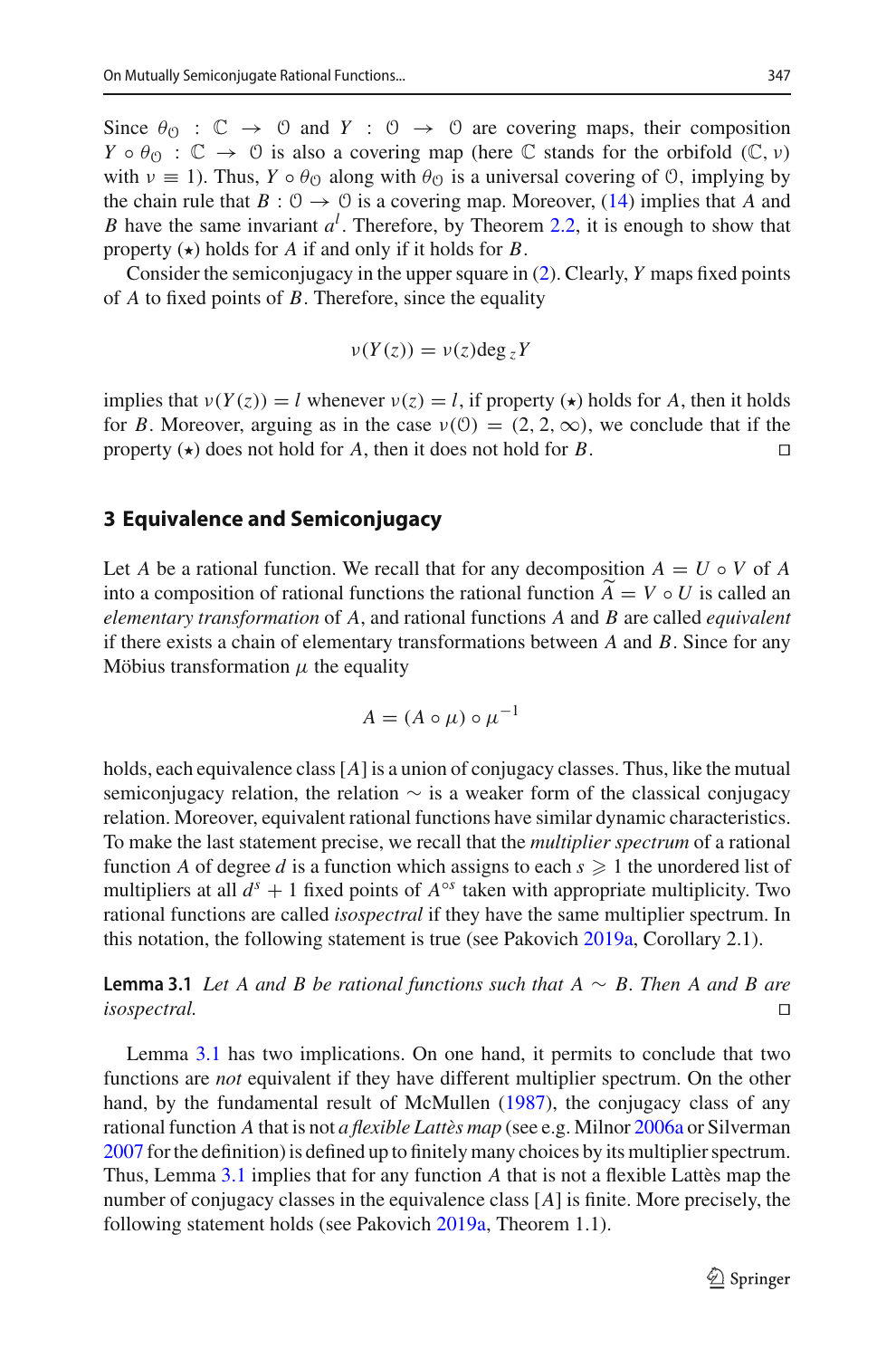**Theorem 3.1** *Let A be a rational function. Then its equivalence class* [*A*] *contains infinitely many conjugacy classes if and only if A is a flexible Lattès map.* 

Note that there exists no *absolute* bound for the number of conjugacy classes in [*A*], and one can construct rational functions *A* of degree *n* for which [*A*] contains  $\approx \log_2 n$ conjugacy classes (see Pakovic[h](#page-15-3) [2016,](#page-15-3) p. 1241). On the other hand, although the proof of the McMullen theorem is non-effective, Theorem [3.1](#page-8-1) can be deduced from effective results of the paper Pakovic[h](#page-15-7) [\(2019d\)](#page-15-7), implying that the number of conjugacy classes in [*A*] can be bounded in terms of degree of *A* only.

Finally, we mention that to our best knowledge only three types of examples of isospectral rational functions are known: flexible or not flexible Lattès maps (see McMulle[n](#page-15-15) [1987;](#page-15-15) Milno[r](#page-15-14) [2006a;](#page-15-14) Silverma[n](#page-15-16) [2007\)](#page-15-16), and equivalent functions. So, the following question is of great interest.

**Problem 3.1** *Do there exist isospectral rational functions that are neither Lattès maps nor equivalent?*

It was already mentioned in the introduction that the equivalence  $\sim$  is closely related to the semiconjugacy. Moreover, using elementary transformations one can reduce any solution of  $(1)$  to a so-called primitive solution. We say that a solution *A*, *X*, *B* of functional equation [\(1\)](#page-0-0) is *primitive* if

$$
\mathbb{C}(X, B) = \mathbb{C}(z),
$$

that is if the functions *X* and *B* generate the whole field of rational functions. It was shown in Pakovic[h](#page-15-3) [\(2016](#page-15-3)) (see also Pakovic[h](#page-15-4) [2018\)](#page-15-4), that for any primitive solution of [\(1\)](#page-0-0) there exist orbifolds  $\mathcal{O}_1$  and  $\mathcal{O}_2$  such that  $A : \mathcal{O}_1 \rightarrow \mathcal{O}_1$ ,  $B : \mathcal{O}_2 \rightarrow \mathcal{O}_2$ , and  $X: \mathcal{O}_1 \to \mathcal{O}_2$  $X: \mathcal{O}_1 \to \mathcal{O}_2$  $X: \mathcal{O}_1 \to \mathcal{O}_2$  are *minimal holomorphic maps* between orbifolds (see Pakovich [2016](#page-15-3) for the definition). This condition generalizes the condition provided by the Ritt theorem, and implies strong restrictions on a possible form of *A*, *B* and *X*.

In what follows, we will not use the description of primitive solutions given in Pakovic[h](#page-15-3) [\(2016](#page-15-3)). However, we will need the following reduction: for an arbitrary solution *A*, *X*, *B* of [\(1\)](#page-0-0) there exists a decomposition  $X = X_0 \circ W$  and a rational function  $B_0 \sim B$  such that the diagram

<span id="page-9-0"></span>
$$
\begin{array}{ccc}\n\mathbb{CP}^1 & \xrightarrow{B} & \mathbb{CP}^1 \\
w & & \downarrow w \\
\mathbb{CP}^1 & \xrightarrow{B_0} & \mathbb{CP}^1 \\
x_0 & & \downarrow x_0 \\
\mathbb{CP}^1 & \xrightarrow{A} & \mathbb{CP}^1,\n\end{array} \tag{15}
$$

commutes and  $A$ ,  $X_0$ ,  $B_0$  is a primitive solution of [\(1\)](#page-0-0). To see that this is true, we observe that if *A*, *X*, *B* is a primitive solution, then we can set  $W = z$ ,  $X_0 = X$ ,  $B_0 = B$ . On the other hand, if the solution *A*, *X*, *B* is not primitive, then by the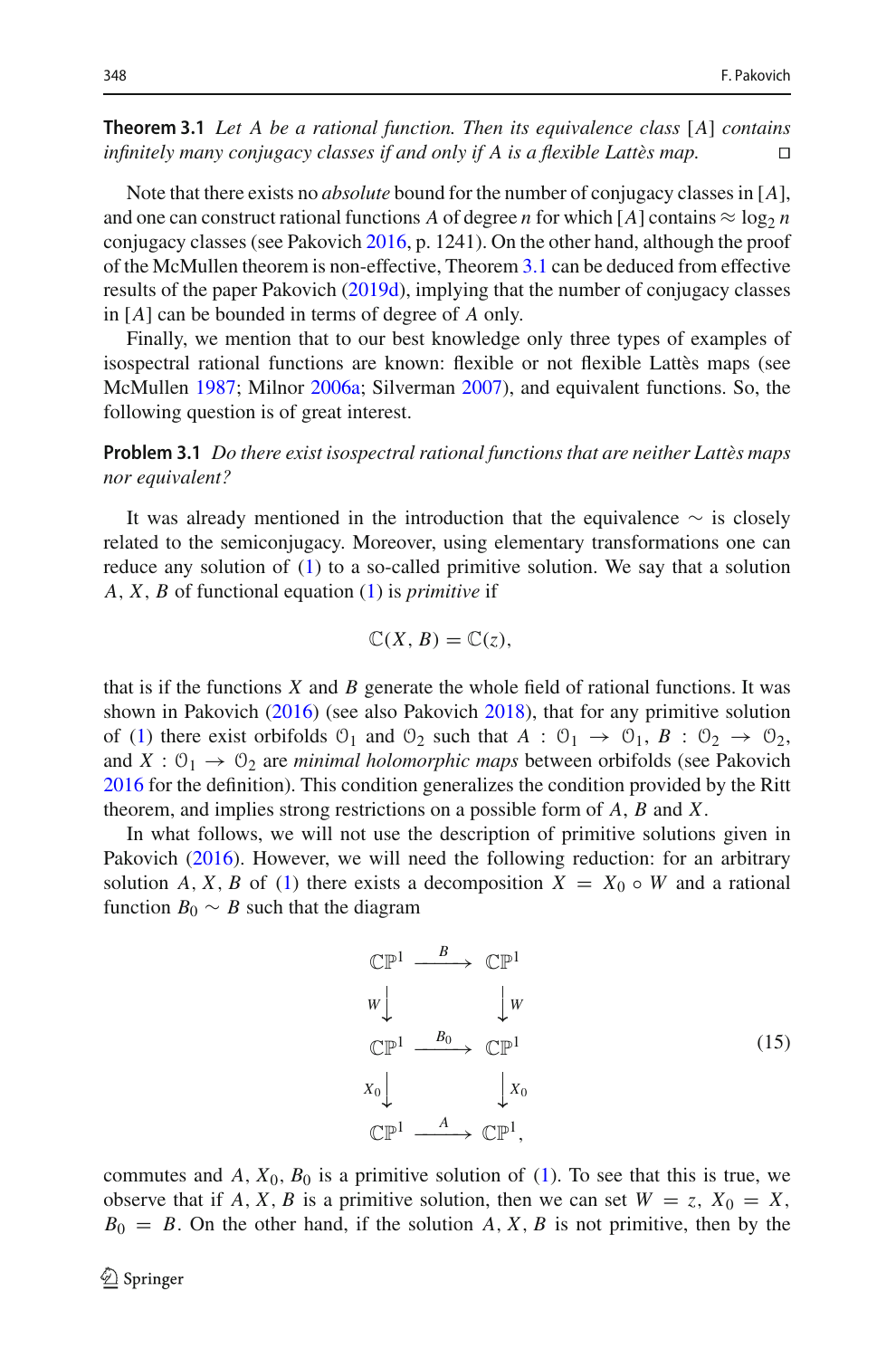Lüroth theorem there exists a rational function *W* of degree greater than one such that  $\mathbb{C}(X, B) = \mathbb{C}(W)$  and the equalities

$$
X = X' \circ W, \quad B = B' \circ W
$$

hold for some rational functions *X'* and *B'* with  $\mathbb{C}(X', B') = \mathbb{C}(z)$ . Clearly, the diagram



commutes. Thus, if the solution *A*,  $X'$ ,  $W \circ B'$  of [\(1\)](#page-0-0) is primitive, we are done. Otherwise, we can apply the above transformation to this solution. Since deg  $X' <$  deg X, it is clear that after a finite number of steps we will obtain required functions  $X_0$ ,  $B_0$ ,  $W$ (see Pakovic[h](#page-15-6) [\(2019b\)](#page-15-6), Section 3, for more details).

<span id="page-10-1"></span>In addition to the above reduction, to prove Theorem [1.1](#page-1-0) we need the following two lemmas (see Pakovic[h](#page-15-12) [\(2019c\)](#page-15-12), Lemma 2.4 and Lemma 2.5).

**Lemma 3.2** *A solution A*, *X*, *B of* [\(1\)](#page-0-0) *is primitive if and only if the algebraic curve*

$$
A(x) - X(y) = 0
$$

<span id="page-10-2"></span>*is irreducible.* 

**Lemma 3.3** *Let*  $A$ ,  $X$ ,  $B$  *be a primitive solution of* [\(1\)](#page-0-0)*. Then for any s*  $\geq 1$  *the triple*  $A^{\circ s}$ , *X*,  $B^{\circ s}$  *is also a primitive solution of* [\(1\)](#page-0-0).

*Proof of Theorem [1.1](#page-1-0)* Let *A*, *B* be mutually semiconjugate rational functions, and *X*, *Y* corresponding rational functions which make diagram [\(2\)](#page-2-1) commutative. Then by the Ritt theorem, either there exists an orbifold  $\theta$  with  $\chi(\theta) = 0$  such that  $A : \theta \to \theta$ and *X*  $\circ$  *Y* :  $\circ$   $\to$   $\circ$  are covering maps between orbifolds, or there exist *s*, *k*  $\geq$  1 such that

<span id="page-10-0"></span>
$$
A^{\circ s} = (X \circ Y)^{\circ k}.\tag{16}
$$

In the first case, the statement of the theorem follows from Theorem [2.3.](#page-6-2) On the other hand, to prove the theorem in the second case it is enough to show that in diagram [\(15\)](#page-9-0), constructed for *A*, *X*, *B* from the lower square in [\(2\)](#page-2-1), the equality deg  $X_0 = 1$ [h](#page-15-12)olds (cf. Pakovich [\(2019c\)](#page-15-12), Theorem 2.5). Indeed, in this case  $B_0$  is conjugate to  $A$ , and hence

$$
B \sim B_0 \sim A.
$$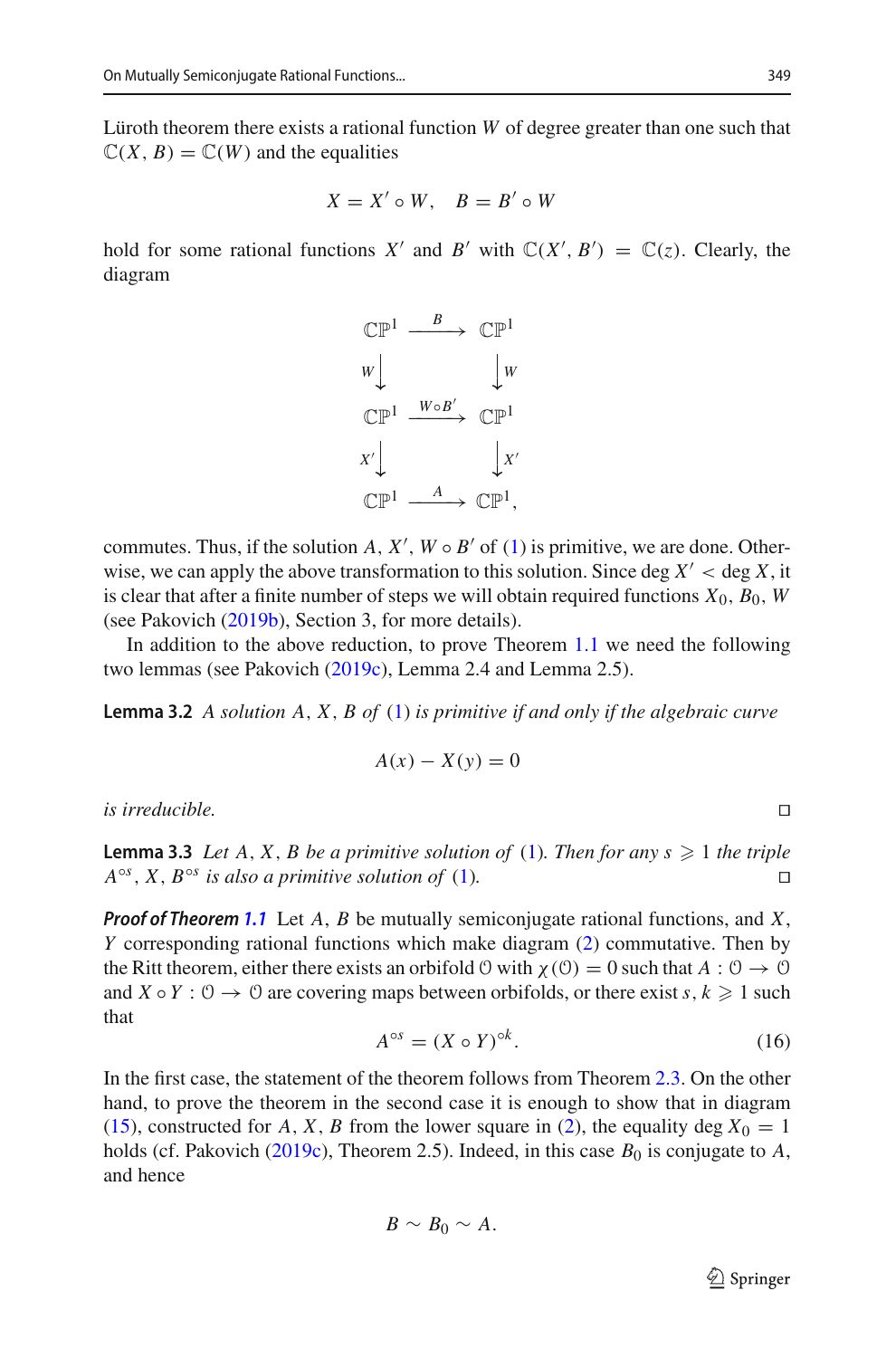Assume to the contrary that deg  $X_0 \geq 2$ . Set

$$
F = W \circ Y \circ (X \circ Y)^{\circ k - 1},
$$

where  $k$  is defined by  $(16)$ . Then

$$
A^{\circ s} = X_0 \circ F
$$

by  $(16)$ , implying that the curve

$$
F(x) - y = 0
$$

is a component of the curve

$$
A^{\circ s}(x) - X_0(y) = 0.
$$

Moreover, since deg  $X_0 > 1$ , this component is proper. Therefore, the triple  $A^{\circ s}$ ,  $X_0$ ,  $B_0^{\circ s}$  is not a primitive solution of [\(1\)](#page-0-0) by Lemma [3.2.](#page-10-1) On the other hand, this triple must be a primitive solution by Lemma [3.3.](#page-10-2) The contradiction obtained shows that deg  $X_0 = 1$ .

#### **4 Case of Signature** *(***2***,* **2***,* **2***,* **2***)*

We recall that any Lattes map with the invariant *l* equal to 2 is conjugate to a rational function *f* such that the diagram

<span id="page-11-0"></span>
$$
\begin{array}{ccc}\n\mathbb{C} & \xrightarrow{\varphi = az+b} & \mathbb{C} \\
\downarrow \varphi_L & & \downarrow \varphi_L \\
\mathbb{O} & \xrightarrow{f} & \mathbb{O}\n\end{array} \tag{17}
$$

commutes for some lattice *L* of rank two in  $\mathbb C$  and affine map  $\varphi$ . The Weierstrass function  $\wp_L$  is the universal covering of  $\mathcal{O}_f$ , and the corresponding group  $\Gamma_{\mathcal{O}}$  is generated by translations by elements of *L* and the transformation  $z \rightarrow -z$ . Furthermore, the function  $\varphi = az + b$  in [\(17\)](#page-11-0) maps any orbit of  $\Gamma_0$  to another orbit, implying that  $aL \subset L$  (see e.g. Milno[r](#page-15-14) [2006a](#page-15-14), Lemma 5.1). For most lattices L the condition *aL* ⊂ *L* implies that *a* ∈  $\mathbb{Z}$ . In particular, for such *L* the degree of *f* in [\(17\)](#page-11-0) is a perfect square by formula [\(11\)](#page-6-3). Lattices for which there exists a non-integer *a* satisfying  $aL \subset L$  are called lattices with *complex multiplication*.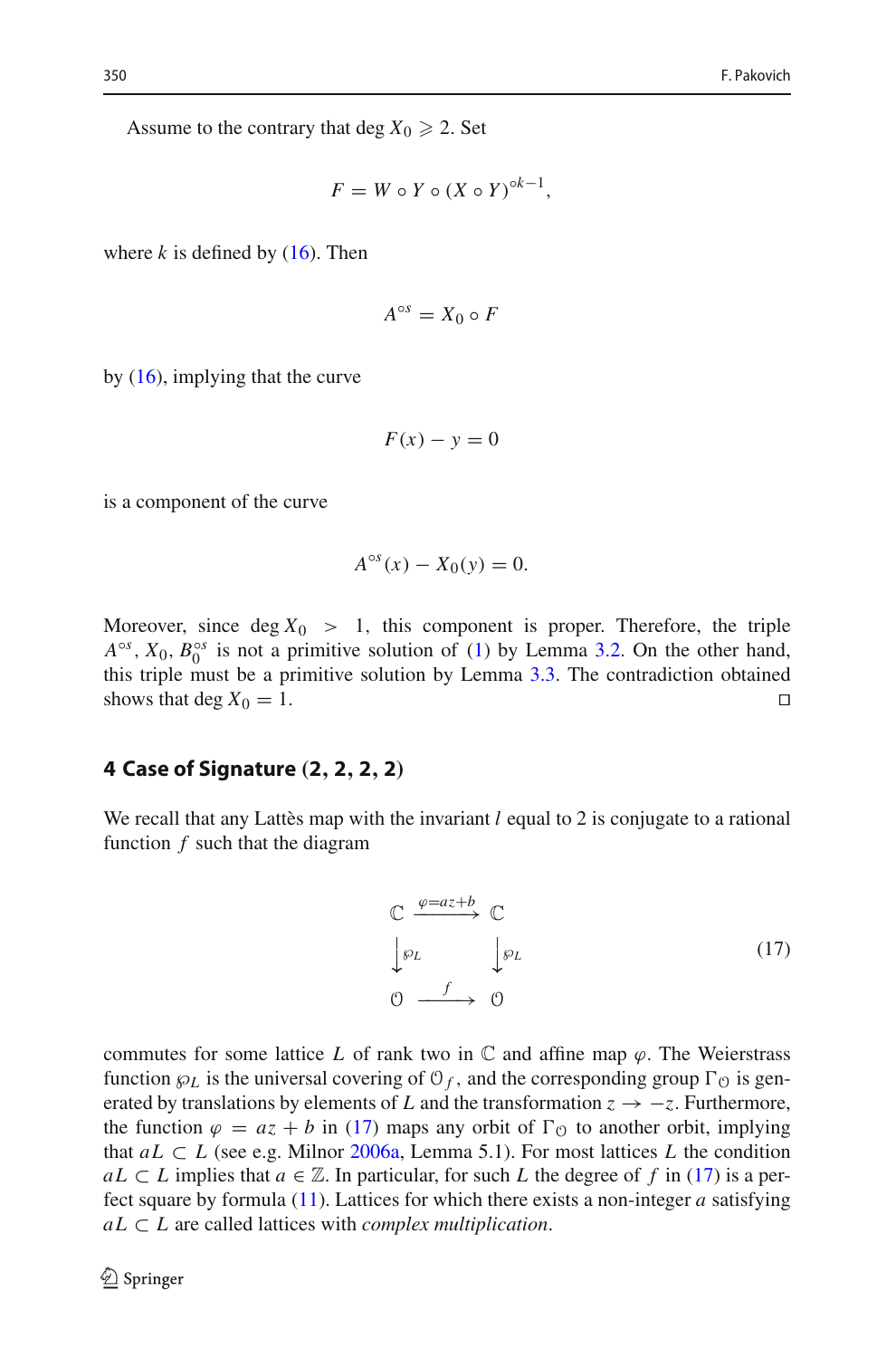For an integer  $n \geqslant 2$  and a lattice  $L$  we define a Lattès map  $A_{n,L}$  by the commutative diagram



Clearly, the rational functions  $A_{n,L}$  and  $A_{m,L}$  commute for any  $n, m \ge 2$ . Let  $L'$  be a lattice satisfying

<span id="page-12-0"></span>
$$
L \subset L' \subset L/n. \tag{18}
$$

For example, if  $L = \langle \omega_1, \omega_2 \rangle$ , we can set  $L' = \langle \omega_1, \frac{\omega_2}{n} \rangle$ . With such  $L'$  we can associate a functional decomposition

<span id="page-12-1"></span>
$$
A_{n,L} = X_{L'} \circ Y_{L'} \tag{19}
$$

as follows. Since any even doubly periodic meromorphic function with period lattice *L* is a rational function in  $\wp_L$ , it follows from [\(18\)](#page-12-0) that there exist rational functions *X*, *Y* , *F* such that

$$
\wp_{L/n} = X \circ \wp_{L'}, \quad \wp_{L'} = Y \circ \wp_L, \quad \wp_{L/n} = F \circ \wp_L,
$$

and it is clear that  $F = X \circ Y$ . On the other hand, since

$$
\wp_{L/n}(z/n) = n^2 \wp_L(z),
$$

we have:

$$
\wp_{L/n} = n^2 \wp_L(nz) = n^2 A_{n,L} \circ \wp_L.
$$

Therefore,  $F = n^2 A_{n,L}$ , and hence [\(19\)](#page-12-1) holds for  $X_{L'} = X/n^2$  and  $Y_{L'} = Y$ . Another way to obtain decomposition [\(19\)](#page-12-1) is to consider the projections of the isogeny  $\mathbb{C}/L \to \mathbb{C}/L'$  $\mathbb{C}/L \to \mathbb{C}/L'$  $\mathbb{C}/L \to \mathbb{C}/L'$  and its dual (see Pakovich [2019a](#page-15-5), Section 3). Note that

$$
\deg X_{L'} = [L/n : L'], \deg Y_{L'} = [L' : L],
$$

and both these numbers are greater than one since  $L'$  is distinct from  $L$  and  $L/n$ . Finally, it is clear that

<span id="page-12-2"></span>
$$
\deg X_{L'} \cdot \deg Y_{L'} = n^2. \tag{20}
$$

<sup>2</sup> Springer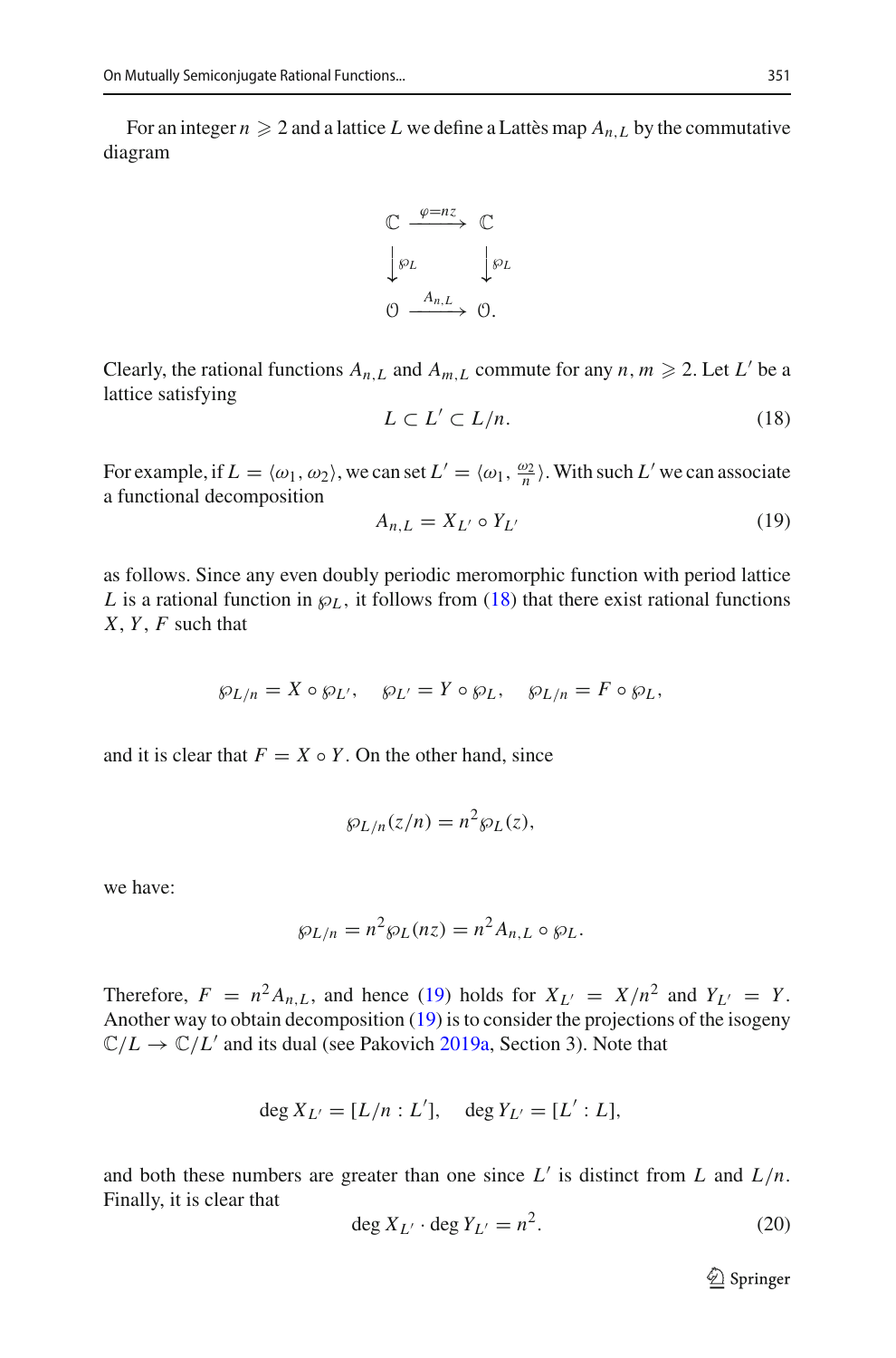We now observe that since the diagram

$$
\begin{aligned}\n\mathbb{CP}^1 &\xrightarrow{m_Z} \mathbb{CP}^1 \\
\downarrow \wp_L &\downarrow \wp_L \\
\mathbb{CP}^1 &\xrightarrow{A_{m,L}} \mathbb{CP}^1 \\
\downarrow A_{n,L} &\downarrow A_{n,L} \\
\mathbb{CP}^1 &\xrightarrow{A_{m,L}} \mathbb{CP}^1\n\end{aligned}
$$

commutes, it follows from the equalities [\(19\)](#page-12-1) and  $\wp_{L'} = Y_{L'} \circ \wp_{L}$  that the diagram



also commutes. Thus,  $A_{m,L'}$  and  $A_{m,L}$  are mutually semiconjugate. Since for any lattice *L* there exist lattices  $L'$  satisfying  $(18)$ , we obtain in this way a large class of examples of mutually semiconjugate rational functions, and we will show below that at least some of these functions are not equivalent.

Note that the functions  $A_{m,L}$  and  $A_{m,L}$  are isospectral for any lattice *L*, since the multiplier spectrum of *Am*,*<sup>L</sup>* depends only on *m* (see e.g. Silverma[n](#page-15-16) [2007,](#page-15-16) Proposition 6.52(b)). Thus, we cannot use Lemma [3.1](#page-8-0) to prove that  $A_{m,L'} \nsim A_{m,L}$ . Instead, we use the following observation.

<span id="page-13-0"></span>**Lemma 4.1** *Let A be a Lattès map of degree d with l*(*A*) = 2*, and B a rational function such that B* ∼ *A. Then B is a Lattès map with*  $l(B) = 2$ *, and there exists a rational function T whose degree divides*  $d^k$ *,*  $k \geqslant 0$ *, such that*  $T : \mathcal{O}_A \to \mathcal{O}_B$  *is a covering map.*

*Proof* If *B* is an elementary transformation of *A*, that is  $A = U \circ V$  and  $B = V \circ U$ for some rational functions *U* and *V*, then by Lemma [2.1](#page-5-1) there exists an orbifold  $O'$ with  $v(0') = (2, 2, 2, 2)$  such that

$$
V: 0 \to 0', U: 0' \to 0
$$

are covering maps. Therefore,  $B: \mathbb{O}' \to \mathbb{O}'$  is a covering map, and hence *B* is a Lattès map with  $\mathcal{O}_B = \mathcal{O}'$  and  $l(B) = 2$ . Moreover, the map  $T = V$  satisfies the requirements of the lemma since deg *V* is a divisor of *d*. Since any  $B \sim A$  is obtained from *A* by a chain of elementary transformations, and elementary transformations do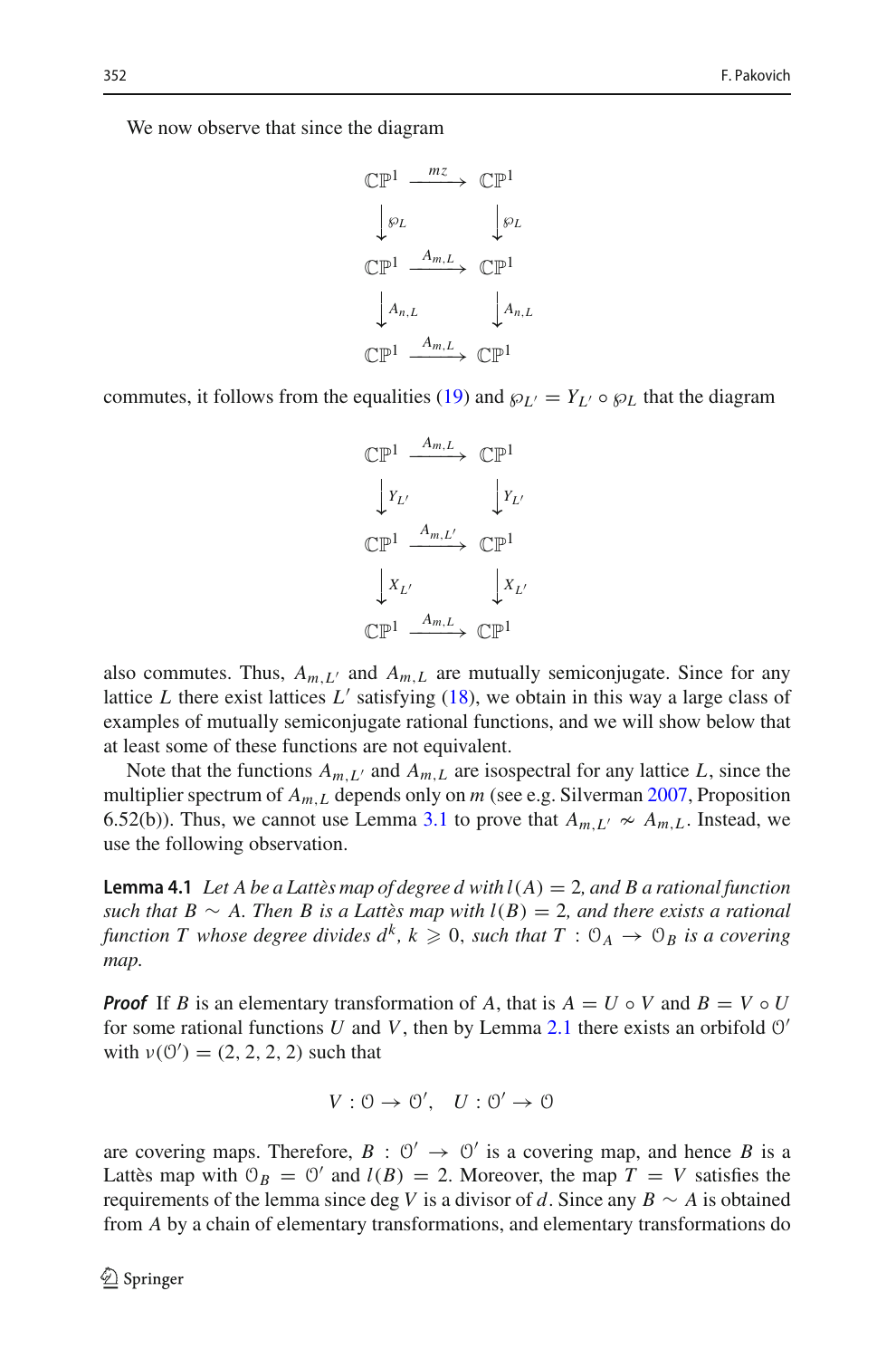not change the degree, using the above reasoning recursively and composing corresponding functions *V*, we obtain a rational function *T* with the required properties.  $\Box$ 

**Theorem 4.1** *Let L be a lattice without complex multiplication, and n, m distinct primes. Then for any lattice L' satisfying*  $L \subset L' \subset L/n$  *the functions*  $A_{m,L'}$  *and Am*,*<sup>L</sup> are mutually semiconjugate but non-equivalent.*

*Proof* Assume that  $A_{m,L} \sim A_{m,L}$ , and let  $T : \mathcal{O}_{A_{m,L}} \to \mathcal{O}_{A_{m,L}}$  be a covering map between orbifolds provided by Lemma [4.1.](#page-13-0) Then deg  $T = m^k$ ,  $k \ge 0$ , since deg  $A_{m,L} = m^2$  and *m* is a prime. Applying Lemma [2.1](#page-5-1) to decomposition [\(19\)](#page-12-1), we conclude that there exists an orbifold  $0^*$  with  $v(0^*) = (2, 2, 2, 2)$  such that

$$
Y_{L'}: \mathcal{O} \to \mathcal{O}^*, \quad X_{L'}: \mathcal{O}^* \to \mathcal{O}
$$

are covering maps, and as in the proof of Theorem [2.3](#page-6-2) we see that the map  $\wp_{L'} = Y_{L'} \circ \wp_L$  is the universal covering of  $\mathcal{O}^*$ . Since  $\wp_{L'}$  is also the universal covering of  $O_{A_{m,L'}}$ , this implies that

$$
0^* = 0_{A_{m,L'}}.
$$

Thus,  $X_L'$  :  $\mathcal{O}_{A_{m,L'}} \to \mathcal{O}_{A_{m,L}}$  is a covering map, and hence the composition

$$
X'_L \circ T : \mathcal{O}_{A_{m,L}} \to \mathcal{O}_{A_{m,L}}
$$

is also a covering map. Since by assumption  $L$  is a lattice without complex multiplication, the number deg ( $X'_L \circ T$ ) must be a perfect square. On the other hand, since *n* is a prime, it follows from  $(18)$  and  $(20)$  that

$$
\deg X'_L = [L/n : L'] = n,
$$

implying that

$$
\deg(X'_L \circ T) = nm^k, \quad k \geqslant 0.
$$

Thus, since  $n > 1$  and  $gcd(n, m) = 1$ , the number  $nm<sup>k</sup>$  cannot be a perfect square. The contradiction obtained finishes the proof.  $\square$ 

**Acknowledgements** This research was supported by the ISF Grant no. 1432/18.

### **References**

- <span id="page-14-0"></span>Buff, X., Epstein, A.: From local to global analytic conjugacies. Ergodic Theory Dyn. Syst. **27**(4), 1073– 1094 (2007)
- <span id="page-14-1"></span>Douady, A., Hubbard, J.: A proof of Thurston's topological characterization of rational functions. Acta Math. **171**(2), 263–297 (1993)